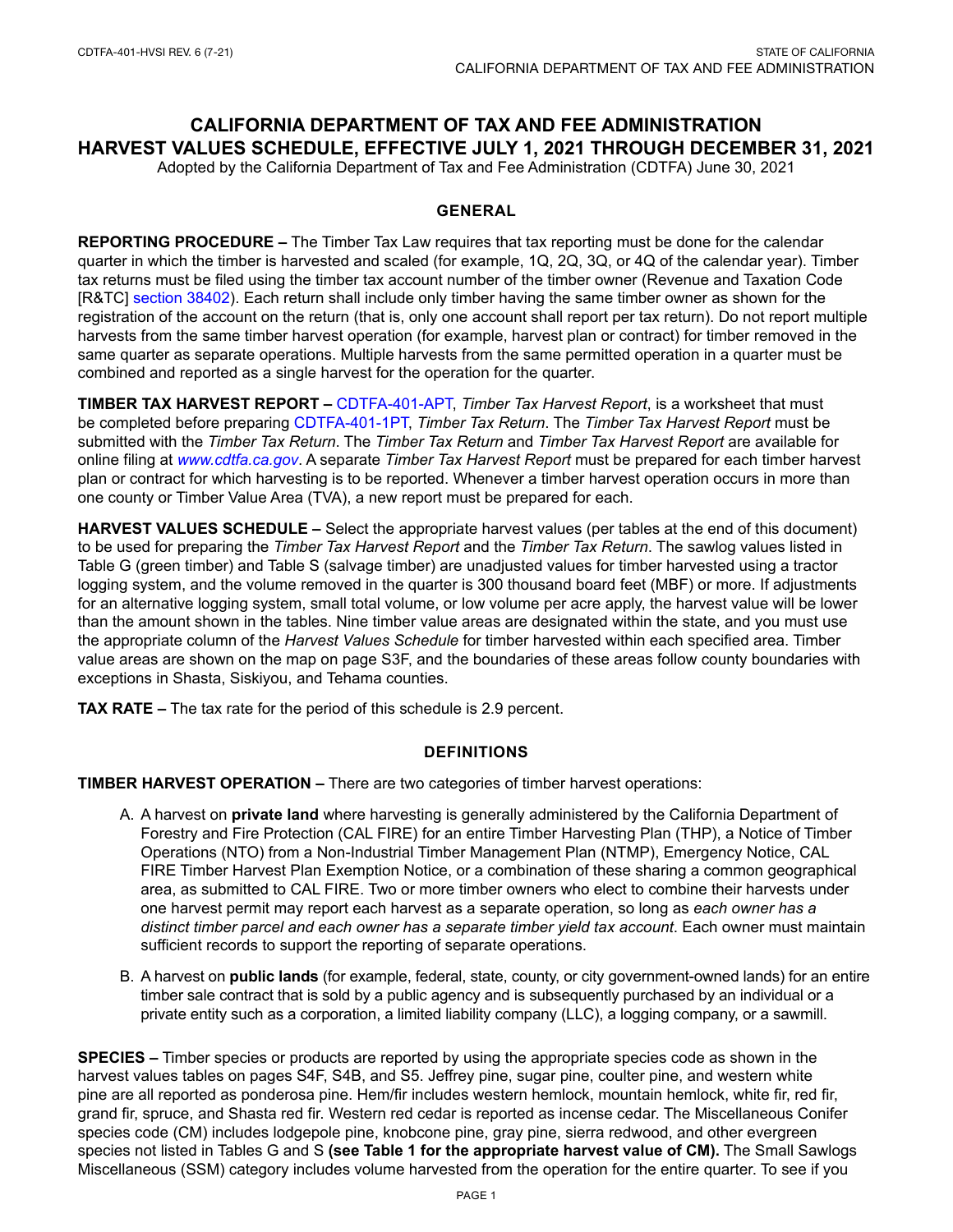qualify for this species code, read the definition found in the Table 1 instructions on page S4F. Unsound sapwood logs are to be reported along with the other volumes for a particular species code.

**GREEN TIMBER –** For Timber Tax purposes, *green timber* is defined as trees that are healthy and, in the opinion of a Registered Professional Forester (RPF) or professional arborist, have a high likelihood of surviving 12 months or more if not harvested. Green timber shall be reported using the Table G harvest values.

• Sanitation timber shall be reported by using the Green Timber Values Table (Table G). For Timber Tax purposes, *sanitation timber* is defined as live trees that are *diseased* or have some form of *mechanical damage or decay*, and are likely to survive 12 months or more, in the opinion of an RPF or professional arborist, if **not** harvested. Live trees that display obvious signs of decay from old logging scars, lightning strikes, or broken tops are also considered to be *sanitation timber*.

**SALVAGE TIMBER –** The salvage values table (Table S) is used for reporting salvage timber removed from areas designated for salvage logging. Salvage logging is defined as the removal of dead and/or dying trees that are expected to survive less than 12 months if not harvested. For redwood, salvage logging includes the removal of dead or down material previously left as unmerchantable.

- Salvage timber includes **only** dead, dying, fatally damaged, or downed trees removed from an area of salvage logging.
- Nonsalvage trees (for example, green timber) removed from an area of salvage logging do not qualify to use the salvage value tables.
- Salvage trees should not be reported as salvage timber if they are removed as part of a normal **green** harvest.

**CULL LOGS –** Cull logs are any that, when scaled, show less than one quarter of its gross volume as sound, usable lumber. Cull logs are to be reported in adjusted gross MBF (see description below under "Volumes"). Unsound sapwood logs are not classified as cull logs.

**LOGGING SYSTEM ADJUSTMENTS –** The taxpayer must report the volume of timber harvested by logging system. Logging systems and logging codes are as follows: tractor logging, which includes yarding with a winch (for example, end/long lining), rubber-tired skidder, forwarder, feller buncher, and horse logging, is coded as "T," cable and skyline yarder logging is coded as "S," and helicopter logging is coded as "H." Any system not listed here will be reported as tractor, unless a special request is made prior to logging. *Please note*: The table values are for tractor logging; adjustments should be made when other logging systems are used.

**VOLUMES –** All volumes are reported in MBF, net Scribner short-log scale (20 feet maximum scaling length), except where otherwise indicated in Table 1. A "*board foot*" is defined as a board measuring 1**"**T x 12**"**W x 12**"**L. In the abbreviation "*MBF*," the "M" is from Latin and represents 1,000 (one thousand), or three decimal points. For example, 100,000 board feet (BF) is the same as 100 MBF.

For national forest timber sold on scaled volumes, the U.S. Forest Service statements of account (billing statement) shall be the basis for determining taxable volume. For reporting lump-sum sales, use the timber volumes actually scaled during the quarter. To convert split products to a board foot basis, multiply the thickness by the width and by the length (all in inches) and divide by 144 (T**"** x W**"** x L**"** / 144) = board feet per piece. Volume scaled by weight (tons) or hundred cubic feet (CCF) must be converted to MBF for tax reporting purposes.

#### **INSTRUCTIONS**

**AVERAGE VOLUME PER LOG –** Log quality and log value are determined by a *size code*. The size code is determined by the average volume per 16-foot log (AV/L) segment (the industry standard preferred short log length). However, not all species have size codes (for example, hem/fir and incense cedar). For those species requiring a size code, only one size code may be reported in a quarter. Do not report multiple size codes for the same species on an operation in a reporting quarter. If you are reporting multiple harvests from the same harvest plan or contract in the same quarter, you must calculate the average net volume per 16-foot log (AV/L). The average volume per log is calculated by dividing the net Scribner volume for the species (harvested in the quarter) by the total number of 16-foot short-log scaling segments for the species. The number of scaling segments shall be determined by dividing the total number of linear feet, for each species, by 16.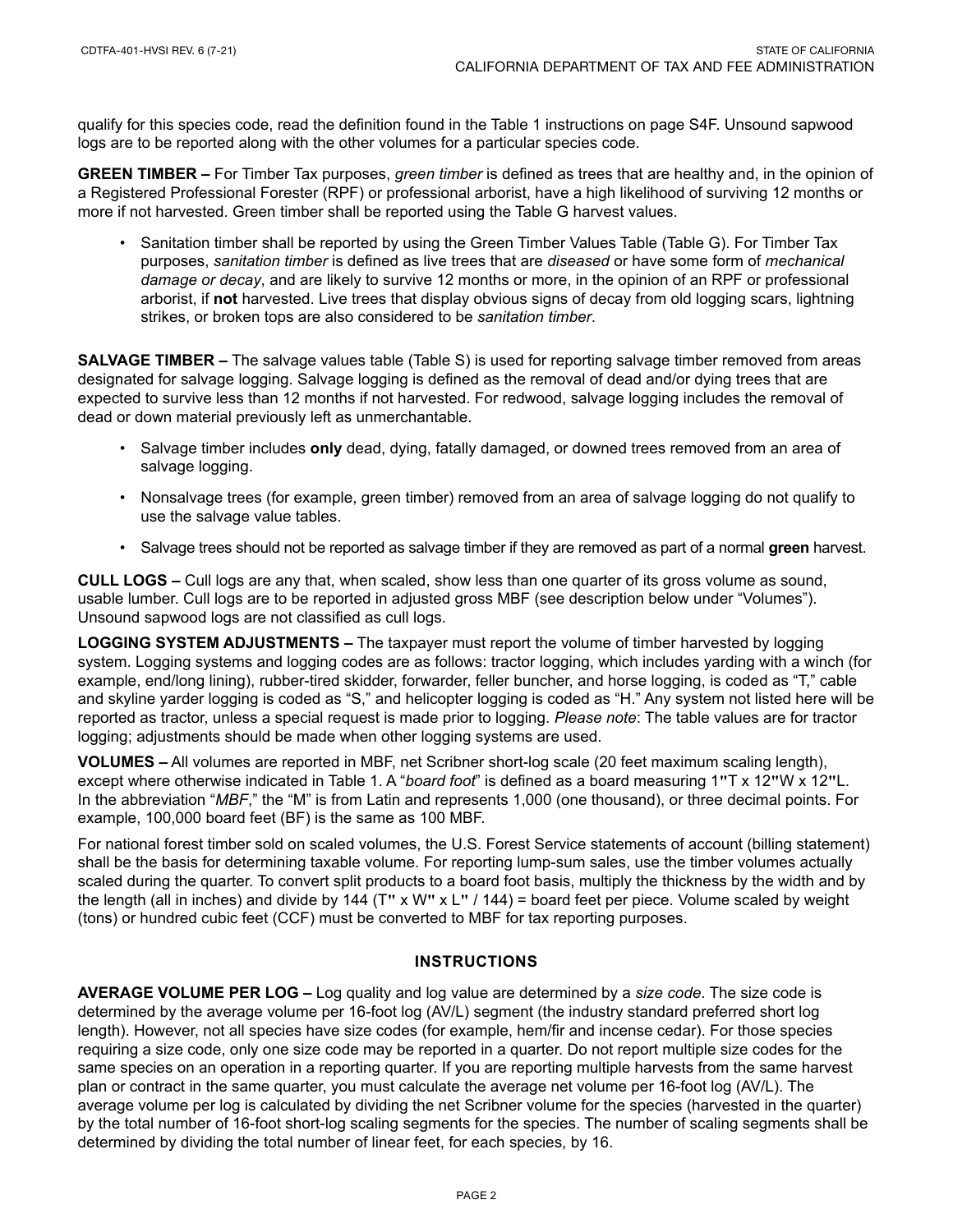*Example*: In the reporting quarter, the pine linear feet totals 1126 linear feet divided by 16 feet equals 70.375 16-foot logs (1,126 L.F. ÷ 16' = 70.375 16-foot logs). The pine volume totals 20 MBF divided by 70 whole 16-foot log segments equals 0.286 MBF per log, or 286 board feet per log (20 MBF ÷ 70 whole 16-foot log segments = 0.286 MBF/log). The column labeled Volume Per Log in either Tables G or S shows this translates into a Size Code 2 quality log for the pine. *Cull logs are excluded when making this determination*. When the AV/L is determined from a cruise or other statistical sample prior to logging, it shall remain fixed for reporting purposes during the life of the operation.

**TABLES –** Harvest value tables provide the taxpayer with information necessary for reporting the timber yield tax. The following are included:

- Table 1: *Miscellaneous Harvest Values*
- Table G: *Green Timber*
- Table S: *Salvage Timber*

The prices are expressed as a dollar amount per thousand (M) board feet or other unit of measure. Species codes and units of measure are shown in the tables for preparation of the *Timber Tax Harvest Report*. Adjustments to value may be available, if the requirements in the *ADJUSTMENTS* instructions below the table are met.

**VALUE ADJUSTMENTS –** All qualifying timber harvest operations with low volume harvests may be eligible for a reduction of harvest value from that shown in the *Harvest Values Schedule*. The Small Total Volume criteria and adjustment amounts are shown at the bottom of Tables S and G. **There are no value adjustments for Table 1,**  *Miscellaneous Harvest Values***.** The low average volume per acre adjustment is only available to *Green Timber* found in Table G; both adjustments may be used if the operation meets the applicable criteria. To determine the average net volume per acre, divide the total net volume harvested during the reporting quarter by the *actual* acres harvested during the quarter.

*Example*: A 50-acre THP has 104 MBF harvested from 35 acres during the quarter being reported. So, 104 MBF divided by 35 acres equals 2.97 MBF per acre (104 MBF ÷ 35 acres = 2.97 MBF/acre). Since this is less than 5 MBF per acre, this operation qualifies for the Low Volume Per Acre Deduction (this deduction is only available for Table G) for this quarter, and \$30 per MBF is subtracted from the appropriate value in the table. In addition, since this operation harvested more than 100 MBF, but less than 300 MBF for the quarter being reported, an additional \$50 per MBF is also deducted from the table value for the Small Total Volume Deduction (this deduction is available for Tables S and G). So, the total deduction would be \$80 per MBF (harvest value xx - \$80/MBF).

**EXEMPT TIMBER –** Timber removed from a timber harvest operation whose immediate harvest value does not exceed \$3,000 in a quarter (*as determined from the Harvest Values Schedule*) is exempt from timber yield tax. If you are filing by paper and line 14 of a harvest report is not greater than \$3,000 for an operation, do not carry the value forward to the tax return; instead write "EXEMPT" in large letters across the face of the harvest report. If all of your operations harvested for the quarter qualify for this exemption, enter zero in column 4 on line 10 of the tax return, sign, and file the return along with the harvest reports, according to instructions. If you have both exempt and taxable operations, transfer only the value information from the taxable operations to the tax return, and follow the instructions for completing and filing a return.

If you are a tax-exempt organization that does not pay property taxes on the land where the trees were growing, you are exempt from paying timber yield tax. **However, the first person or agency not exempt from property tax to acquire legal or beneficial right to the timber felled from lands exempt from property taxes, is the timber owner and is legally responsible for the tax.** Examples of tax-exempt organizations might include church or religious organizations, Girl Scout or Boy Scout Camps, U.S. Forest Service or Bureau of Land Management (BLM) timber sales, state colleges or universities, or timber harvested from other government-owned lands (for example, federal, state, county, or city). Individuals, business entities, logging companies, or sawmills that directly purchase timber from these types of organizations may be legally liable for the timber yield tax. A Licensed Timber Operator (LTO) that does not buy the trees, but rather is paid solely for providing the service of cutting down, removing, and delivering timber originating from a tax-exempt organization to a sawmill, would not be the timber owner in this case and would not be liable to pay the tax. In this example, the tax liability likely would become the responsibility of the sawmill. For more information on this subject, please call the Timber Tax Program at 1-916-309-8560 or fax 1-916-324-2554.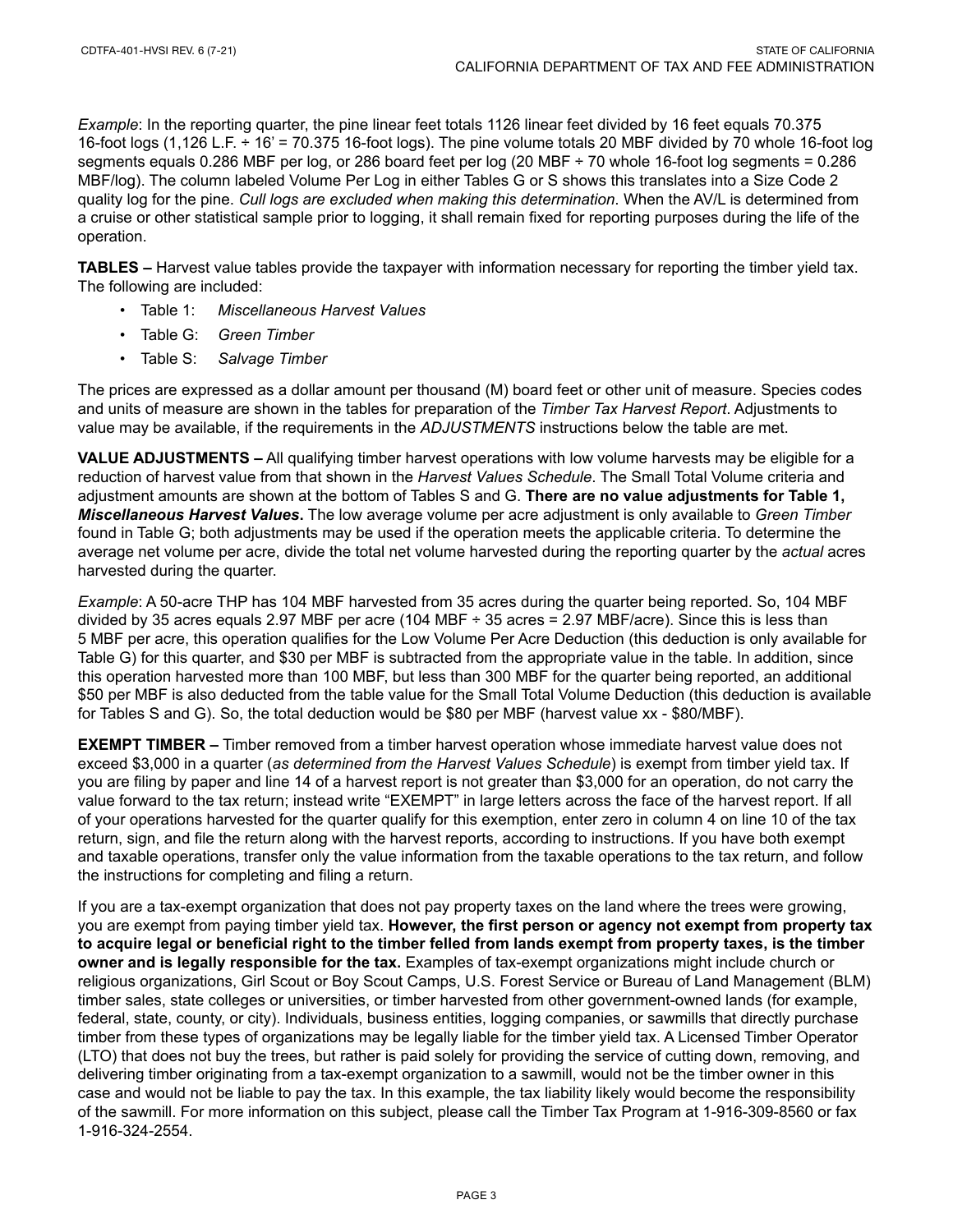*Please note*: A CAL FIRE Exemption Notice (or permit) means that you are exempt from the *Timber Harvest Plan* preparation process of complying with the California Environmental Quality Act (CEQA). **It does not necessarily mean you are exempt from the Timber Yield Tax.** You must first complete the *Timber Tax Harvest Report* to determine if the taxable value of the timber harvested in the quarter, as determined from the *Harvest Values Schedule*, does not exceed \$3,000.

#### **FOR MORE INFORMATION**

If you need general information about the timber yield tax, or help completing your timber tax forms, you may call our Customer Service Center at 1-800-400-7115 (CRS:711). Customer service representatives are available Monday through Friday, from 8:00 a.m. to 5:00 p.m. (Pacific time), except state holidays. For more information, please view our *Tax Guide for Timber Yield Tax* on our website at *[www.cdtfa.ca.gov/taxes-and-fees/timber-tax.htm](http://www.cdtfa.ca.gov/taxes-and-fees/timber-tax.htm)*.

For specific information about your account or tax reporting requirements, you may write to:

California Department of Tax and Fee Administration Timber Tax Program, MIC:88 PO Box 942879 Sacramento, CA 94279-0088

#### **PRIVACY NOTICE — INFORMATION FURNISHED BY THE DEPARTMENT IS HELD CONFIDENTIAL**

The Information Practices Act of 1977 requires us to provide the following notice to individual taxpayers who are asked by the CDTFA to supply information:

The principal purpose for which the requested information will be used is to administer the California timber yield tax law. This includes the determination and collection of the correct amount of tax.

An individual taxpayer has the right of access to personal information about themselves in records maintained by the CDTFA. The CDTFA official responsible for maintaining timber tax Information is the Program and Compliance Bureau Chief, Business Tax and Fee Division, 450 N Street, Sacramento, CA 95814, at telephone number 1-916-309-8250.

The California Revenue and Taxation Code, Part 18.5 (timber yield tax), requires individuals and other persons meeting certain requirements to file applications for registration and tax returns in such form as prescribed by the CDTFA.

It is mandatory that such individuals and other persons furnish all the required information requested by applications for registration, tax returns and other related data, with one exception, the furnishing of social security numbers by individual applicants for timber yield tax accounts is voluntary. In addition, the law provides penalties for failure to file a return, failure to furnish specific information required, failure to supply information required by law or regulation, and for furnishing fraudulent information.

Information individuals and other taxpayers furnish to the CDTFA may be given to federal, state, and local government agencies as authorized by law.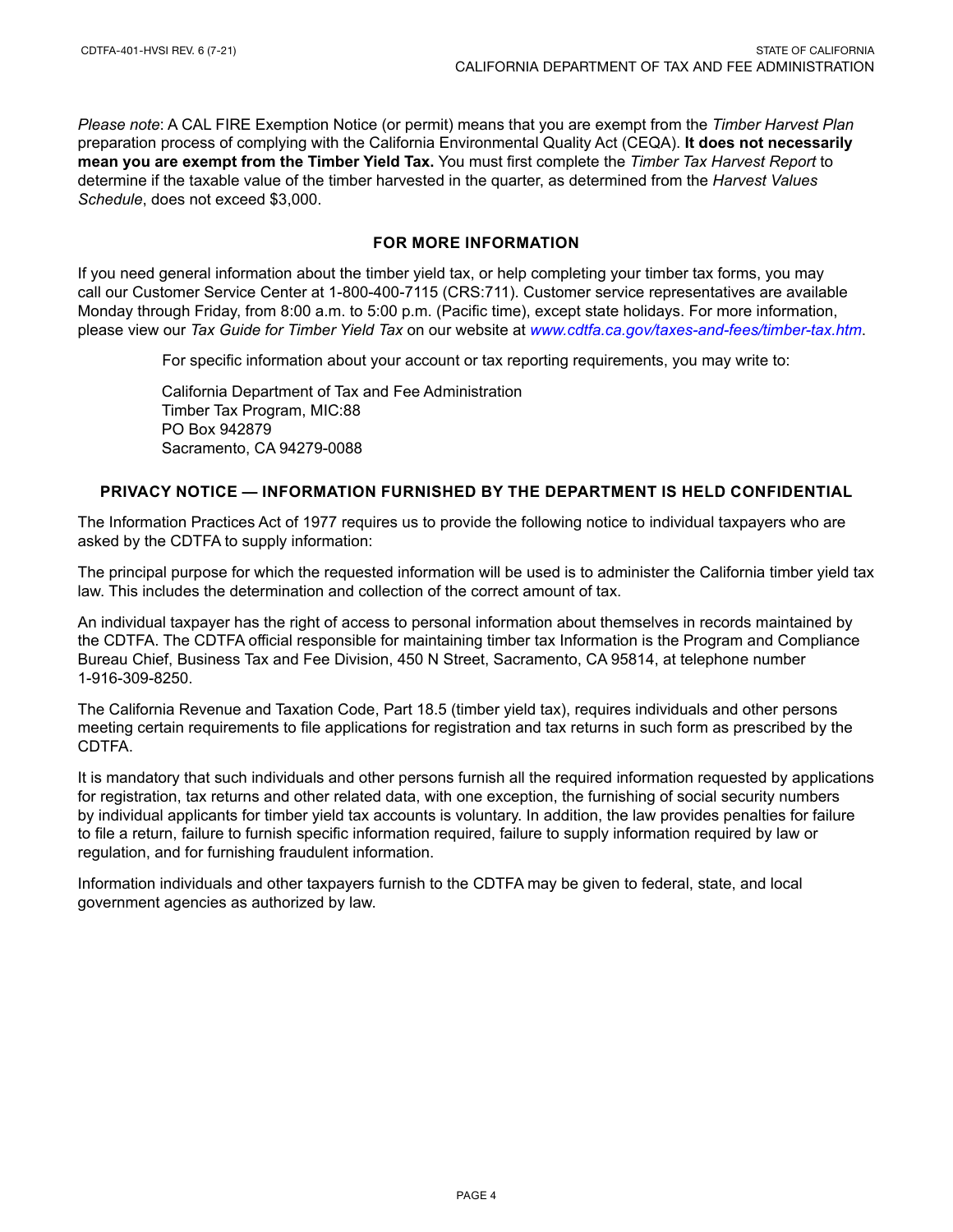# **CALIFORNIA DEPARTMENT OF TAX AND FEE ADMINISTRATION TIMBER VALUE AREAS**

#### **PRODUCED BY: TAX AREA SERVICES — GEOGRAPHIC INFORMATION CENTER**

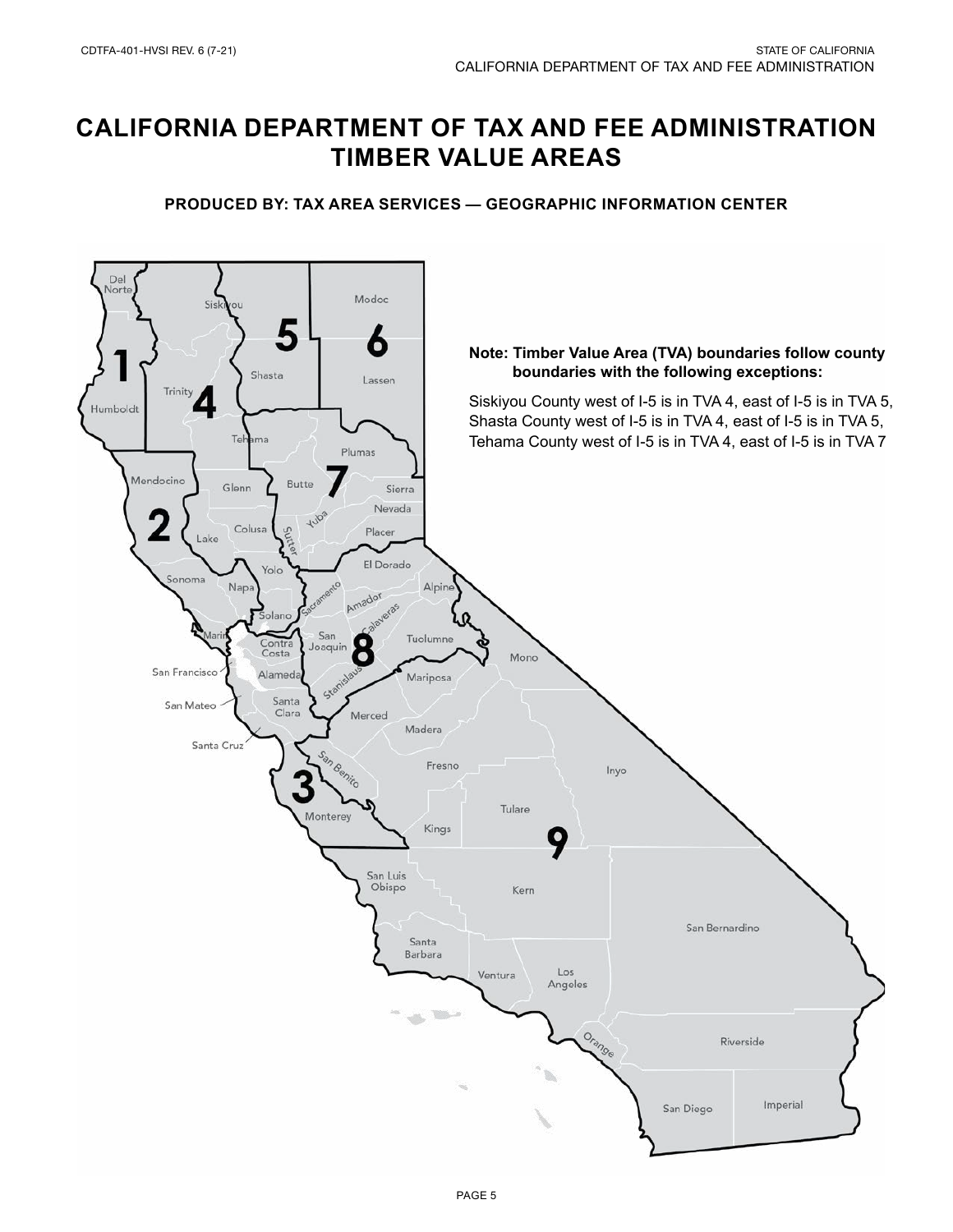#### **TIMBER VALUE AREAS MAP DESCRIPTION**

The state of California is divided into nine separate timber value areas, used in determining values for Timber Tax purposes. These areas primarily follow county boundaries throughout the state of California with a few exceptions. These exceptions are located in Timber Value Areas 4, 5, and 7. The specific counties and boundaries for each timber value area are described below.

| <b>Timber Value Area 1</b> | Timber Value Area 1 begins at the northwest border of this state. Timber Value Area 1<br>includes Del Norte and Humboldt Counties.                                                                                                                                                                                                                                                         |
|----------------------------|--------------------------------------------------------------------------------------------------------------------------------------------------------------------------------------------------------------------------------------------------------------------------------------------------------------------------------------------------------------------------------------------|
| <b>Timber Value Area 2</b> | Timber Value Area 2 begins at the southern boundary of Timber Value Area 1 and<br>continues south along the west coast of this state. Timber Value Area 2 includes<br>Mendocino, Sonoma, Marin, and Napa Counties.                                                                                                                                                                         |
| <b>Timber Value Area 3</b> | Timber Value Area 3 begins at the southern boundary of Timber Value Area 2 and<br>continues south along the west coast of this state. Timber Value Area 3 includes Contra<br>Costa, San Francisco, Alameda, San Mateo, Santa Clara, Santa Cruz, and Monterey<br>Counties.                                                                                                                  |
| <b>Timber Value Area 4</b> | Timber Value Area 4 begins at the eastern boundaries of Timber Value Area 1 and 2 and<br>moves east along the northern border of this state. Timber Value Area 4 includes Trinity,<br>Lake, Glenn, Colusa, Yolo, and Solano Counties. Timber Value Area 4 includes Siskiyou<br>County west of Interstate 5, Shasta County west of Interstate 5, and Tehama County west<br>of Interstate 5. |
| <b>Timber Value Area 5</b> | Timber Value Area 5 begins at the eastern boundary of Timber Value Area 4 and moves<br>east along the northern border of this state. Timber Value Area 5 includes Siskiyou County<br>east of Interstate 5 and Shasta County east of Interstate 5.                                                                                                                                          |
| Timber Value Area 6        | Timber Value Area 6 begins at the eastern boundary of Timber Value Area 5 and moves<br>east to the northeastern border of this state. Timber Value Area 6 includes Modoc and<br>Lassen Counties.                                                                                                                                                                                           |
| <b>Timber Value Area 7</b> | Timber Value Area 7 begins along the southern boundaries of Timber Value Areas 5 and<br>6 with Timber Value Area 4 to the west of its boundary. Timber Value Area 7 includes<br>Tehama County east of Interstate 5. Timber Value Area 7 includes Butte, Sutter, Yuba,<br>Plumas, Sierra, Nevada, and Placer Counties.                                                                      |
| <b>Timber Value Area 8</b> | Timber Value Area 8 begins along the southern boundary of Timber Value Area 7 with<br>Timber Value Areas 3 and 4 along the west of its boundary. Timber Value Area 8 includes<br>Sacramento, San Joaquin, Stanislaus, El Dorado, Amador, Calaveras, Tuolumne, and<br>Alpine Counties.                                                                                                      |
| <b>Timber Value Area 9</b> | Timber Value Area 9 begins at the southern boundaries of Timber Value Areas 3 and 8<br>and continues to the southern border of this state. Timber Value Area 9 includes Merced,<br>Mariposa, San Benito, Madera, Mono, Fresno, Kings, Tulare, Inyo, San Luis Obispo, Kern,<br>Santa Barbara, Ventura, Los Angeles, San Bernardino, Orange, Riverside, San Diego, and<br>Imperial Counties. |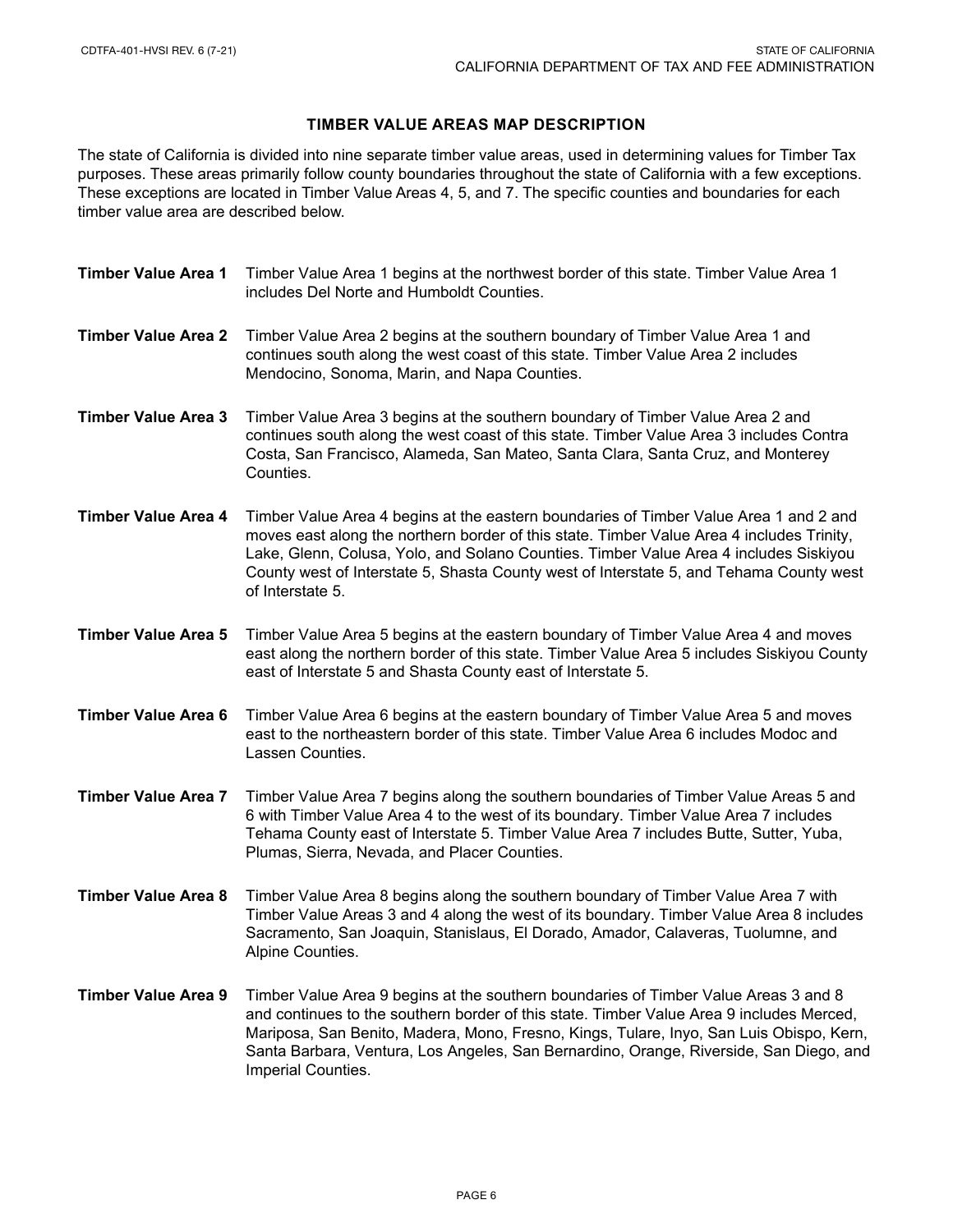### **HARVEST VALUES SCHEDULE, EFFECTIVE JULY 1, 2021 THROUGH DECEMBER 31, 2021**

Adopted by the California Department of Tax and Fee Administration June 30, 2021

**TABLE 1 – MISCELLANEOUS HARVEST VALUES –** This table is applicable to all timber value areas and shows the harvest values for special items **such as** Christmas trees, fuelwood, shavings, chipwood, hardwood logs, topwood, wood produced fuel chips, poles and pilings, posts, split products, small sawlogs, cull logs, and miscellaneous conifers. Small sawlogs (SSM) are conifer logs of any species, except coastal redwood, split products, and poles and pilings, where the average net volume per 16-foot log for all sawlogs removed from a timber harvest operation during the reporting quarter is less than 65 board feet, Scribner short log scale. Cull logs are to be reported in adjusted gross MBF. For cull logs measured in tons, use a conversion factor of 4 tons per adjusted gross MBF, Scribner scale. For a listing of species included in the miscellaneous conifer category, see the SPECIES instructions on page 1. Except for split products, small sawlogs, poles and pilings, and miscellaneous conifers, the items in this table are to be reported in column F (MISC. Harvest Volume Table 1 Unit Measure) on the *Timber Tax Harvest Report*.

| <b>SPECIES OR PRODUCT</b>                 | <b>SPECIES CODE</b> | <b>UNIT</b>             | <b>HARVEST</b><br><b>VALUE</b><br><b>PER UNIT</b> |  |
|-------------------------------------------|---------------------|-------------------------|---------------------------------------------------|--|
| Christmas trees, Natural miscellaneous    | <b>XNM</b>          | Linear feet             | 0.60                                              |  |
| Christmas trees, Natural Red Fir          | <b>XNR</b>          | Linear feet             | 1.40                                              |  |
| Christmas trees, Natural White Fir        | <b>XNW</b>          | Linear feet             | 0.60                                              |  |
| Christmas trees, Plantation               | <b>XP</b>           | Linear feet             | 1.50                                              |  |
| Cull logs                                 | <b>CUL</b>          | Adj. gross M board feet | 5.00                                              |  |
| Fuelwood, hardwood                        | <b>FWH</b>          | Cords                   | 20.00                                             |  |
| Fuelwood, miscellaneous                   | <b>FWM</b>          | Cords                   | 10.00                                             |  |
| Shavings, chipwood, hardwood logs         | <b>HW</b>           | Green tons              | 1.00                                              |  |
| Topwood, wood produced fuel chips         | <b>CS</b>           | Bone dry tons           | 0.00                                              |  |
| Poles and pilings, small DF (20'-50')     | <b>PSD</b>          | Net M board feet        | 340.00                                            |  |
| Poles and pilings, large DF (51'-up)      | <b>PLD</b>          | Net M board feet        | 390.00                                            |  |
| Poles and pilings, PP, TF (all sizes)     | <b>PFP</b>          | Net M board feet        | 110.00                                            |  |
| Posts, round                              | <b>PST</b>          | 8 Linear feet           | 0.20                                              |  |
| Split products, Redwood                   | <b>TR</b>           | Net M board feet        | 75.00                                             |  |
| Split products, miscellaneous             | ТM                  | Net M board feet        | 10.00                                             |  |
| Small sawlogs, miscellaneous <sup>1</sup> | <b>SSM</b>          | Net M board feet        | 110.00                                            |  |
| Miscellaneous Conifer species             | <b>CM</b>           | Net M board feet        | 50.00                                             |  |

### **MISCELLANEOUS HARVEST VALUES (TABLE 1)**

#### **NO ADJUSTMENTS OR DEDUCTIONS FOR THIS TABLE**

1 Do not include coastal redwood volume in the small sawlog, miscellaneous category.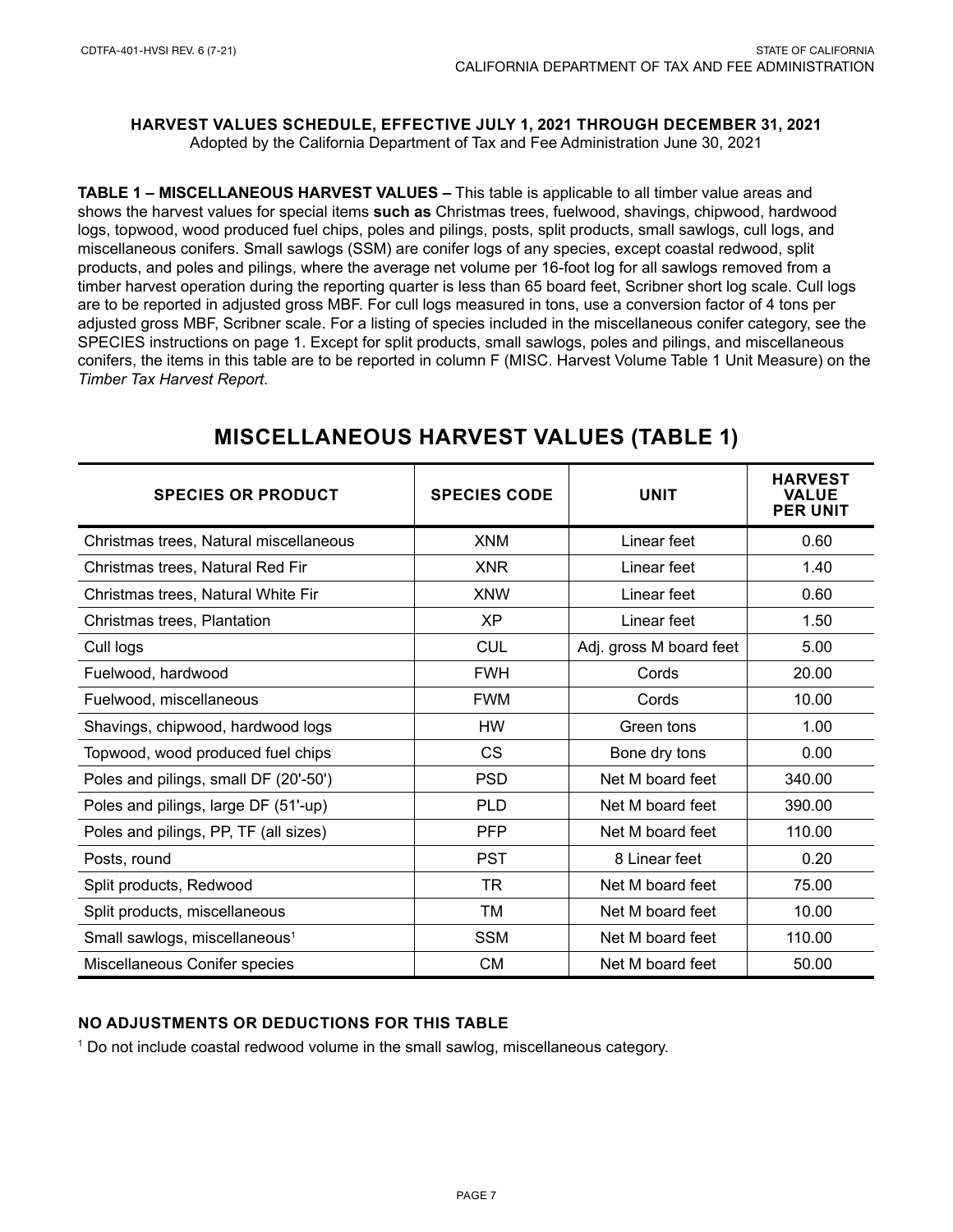**HARVEST VALUES SCHEDULE, EFFECTIVE JULY 1, 2021 THROUGH DECEMBER 31, 2021**

Adopted by the California Department of Tax and Fee Administration June 30, 2021

**TABLE G – GREEN TIMBER HARVEST VALUES –** This table shows the harvest values for timber by species, size, and timber value area. Make the adjustments (shown below the table) for the logging system, small total volume on the harvest operation, and low volume per acre on the harvest operation.

| <b>SPECIES</b>       | <b>SPECIES</b><br><b>CODE</b> | <b>VOLUME</b><br><b>PER LOG</b> | <b>TIMBER VALUE AREA</b>   |     |                |     |     |     |     |                |     |     |
|----------------------|-------------------------------|---------------------------------|----------------------------|-----|----------------|-----|-----|-----|-----|----------------|-----|-----|
|                      |                               |                                 | <b>SIZE</b><br><b>CODE</b> | 1   | $\overline{2}$ | 3   | 4   | 5   | 6   | $\overline{7}$ | 8   | 9   |
| Ponderosa<br>Pine    | <b>PPG</b>                    | Over 300                        | 1                          | 140 | 140            | 50  | 180 | 200 | 210 | 170            | 150 | 100 |
|                      |                               | 150-300                         | $\overline{2}$             | 100 | 130            | 40  | 160 | 180 | 190 | 150            | 130 | 90  |
|                      |                               | Under 150                       | 3                          | 60  | 70             | 20  | 140 | 160 | 170 | 120            | 110 | 50  |
| Hemlock-Fir          | FG                            | N/A                             | N/A                        | 210 | 180            | N/A | 250 | 270 | 210 | 200            | 160 | 80  |
| Douglas Fir          | <b>DFG</b>                    | Over 300                        | 1                          | 340 | 300            | 60  | 370 | 400 | 300 | 320            | 310 | N/A |
|                      |                               | 150-300                         | $\overline{2}$             | 330 | 270            | 50  | 360 | 390 | 290 | 310            | 290 | N/A |
|                      |                               | Under 150                       | 3                          | 320 | 260            | 30  | 350 | 380 | 280 | 290            | 270 | N/A |
| Incense Cedar        | <b>ICG</b>                    | N/A                             | N/A                        | 150 | 80             | N/A | 240 | 240 | 260 | 210            | 200 | 130 |
| Redwood              | <b>RG</b>                     | Over 300                        | 1                          | 870 | 860            | 690 | N/A | N/A | N/A | N/A            | N/A | N/A |
|                      |                               | 150-300                         | $\overline{2}$             | 740 | 700            | 590 | N/A | N/A | N/A | N/A            | N/A | N/A |
|                      |                               | Under 150                       | 3                          | 630 | 630            | 550 | N/A | N/A | N/A | N/A            | N/A | N/A |
| Port Orford<br>Cedar | <b>PCG</b>                    | Over 125                        | 1                          | 300 | N/A            | N/A | 300 | N/A | N/A | N/A            | N/A | N/A |
|                      |                               | $125$ and<br>Under              | 2                          | 200 | N/A            | N/A | 200 | N/A | N/A | N/A            | N/A | N/A |

## **GREEN TIMBER (TABLE G)**

Tractor Logging (Logging Code T)

#### **ADJUSTMENTS**

#### **LOGGING SYSTEM:**

Deduct \$60 for volumes which were yarder/skyline logged (Logging Code S).

Deduct \$200 for volumes which were helicopter logged (Logging Code H).

#### **SMALL TOTAL VOLUME:**

Deduct \$50 if total volume harvested this quarter is less than 300 MBF.

Deduct \$100 if total volume harvested this quarter is less than 100 MBF.

Deduct \$150 if total volume harvested this quarter is less than 25 MBF.

#### **LOW VOLUME PER ACRE:**

Deduct \$30 if the average volume harvested this quarter is under 5 MBF per acre.

#### **\$1 PER MBF IS THE MINIMUM HARVEST VALUE ALLOWABLE AFTER ADJUSTMENTS**